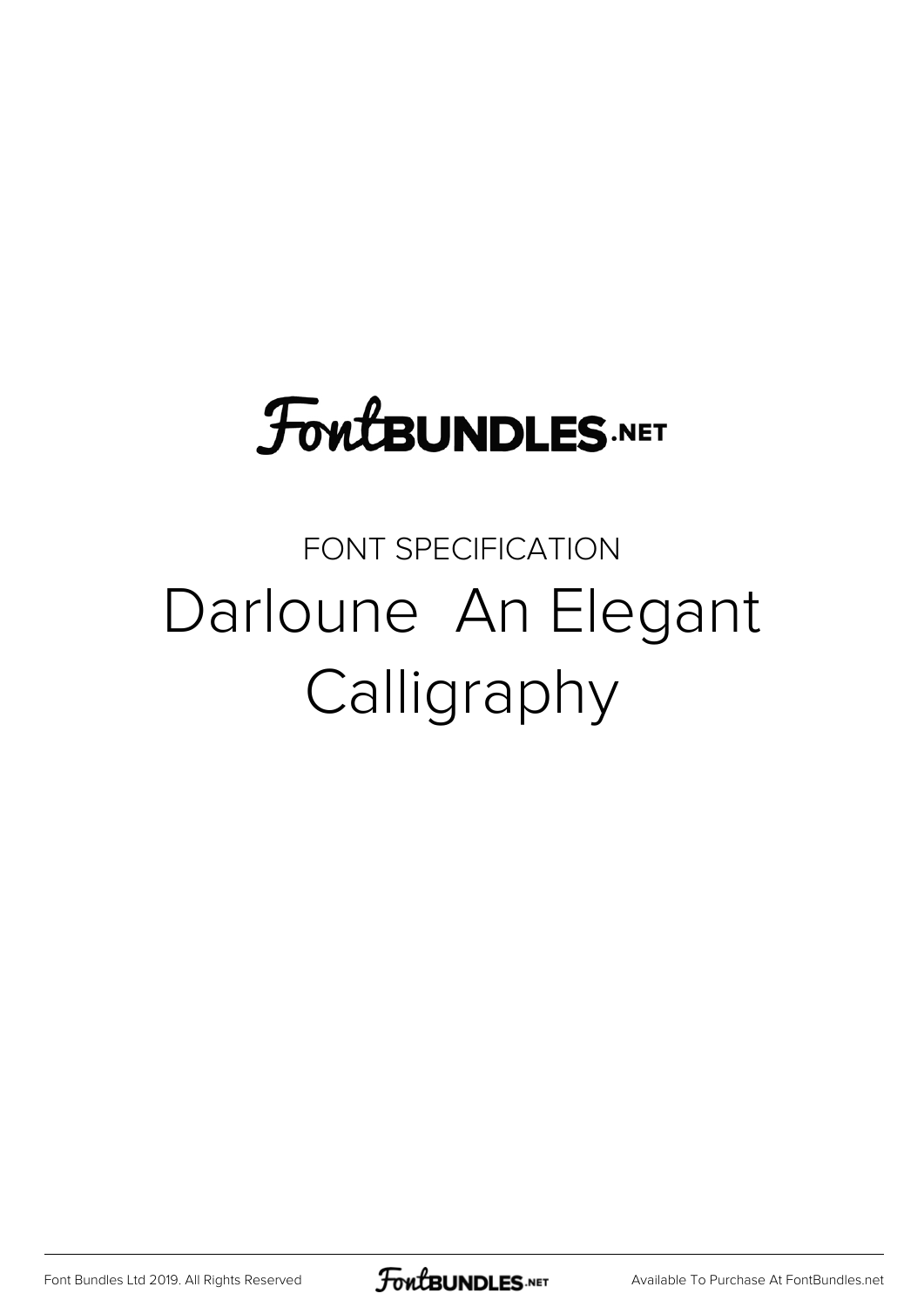## darloune - Regular

**Uppercase Characters** 

abedefghijklmna parsturauxyz

Lowercase Characters

a b c d e f g h i j k l m n a p q  $\iota$  s t u

vwvyz

**Numbers** 

## 0123456789

**Punctuation and Symbols** 

 $1 \# \int \mathcal{S} \mathcal{S} \left( 1 \right) * + \ldots - \ldots ; \quad 1 \leq j \leq n$  $\setminus$  1 - ( ) ) i e  $\ell$  y

All Other Glyphs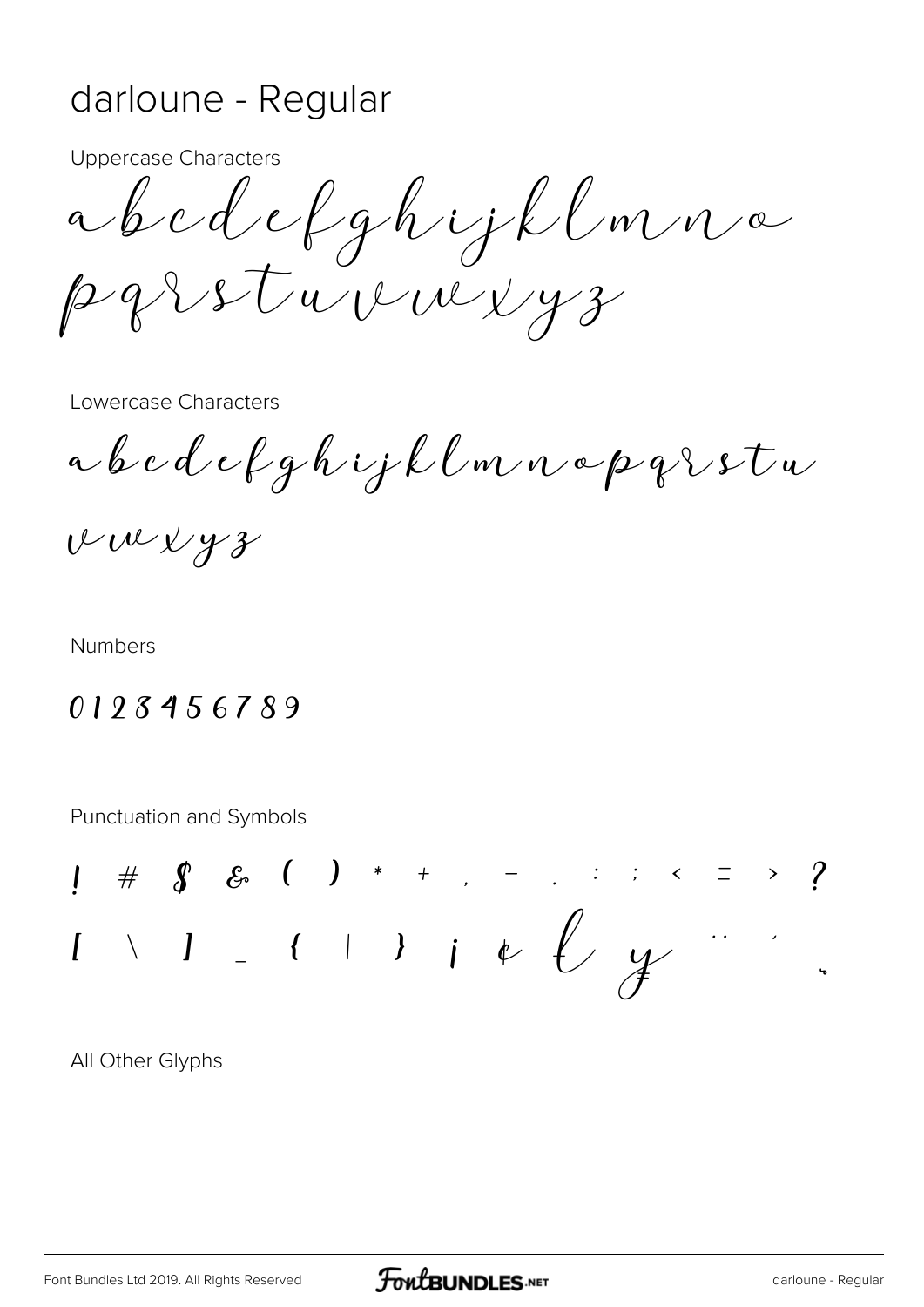à á â ä å å al  $\ell$  è  $\stackrel{\cdot}{\nu}$  is  $\stackrel{\cdot}{\nu}$  is  $\stackrel{\cdot}{\nu}$  is  $\stackrel{\cdot}{\nu}$ Ò Ó Ô Õ Ö Ø Ù Ú Û  $\ddot{u}$   $\dot{y}$  à á â  $\ddot{a}$  à ä å ac  $\begin{array}{cccccccccccccccccc} \mathcal{C} & \mathcal{C} & \mathcal{C} & \mathcal{C} & \mathcal{C} & \mathcal{C} & \mathcal{C} & \mathcal{C} & \mathcal{C} & \mathcal{C} & \mathcal{C} & \mathcal{C} & \mathcal{C} & \mathcal{C} & \mathcal{C} & \mathcal{C} & \mathcal{C} & \mathcal{C} & \mathcal{C} & \mathcal{C} & \mathcal{C} & \mathcal{C} & \mathcal{C} & \mathcal{C} & \mathcal{C} & \mathcal{C} & \mathcal{C} & \mathcal{C} & \mathcal{C} & \mathcal{C}$  $\partial$   $\tilde{n}$  à  $\acute{a}$   $\tilde{a}$   $\tilde{a}$   $\tilde{a}$   $\tilde{c}$   $\tilde{e}$   $\tilde{a}$  $\dot{u}$   $\dot{u}$   $\dot{u}$   $\dot{y}$   $\ddot{y}$   $\sim$   $\ell$   $\ell$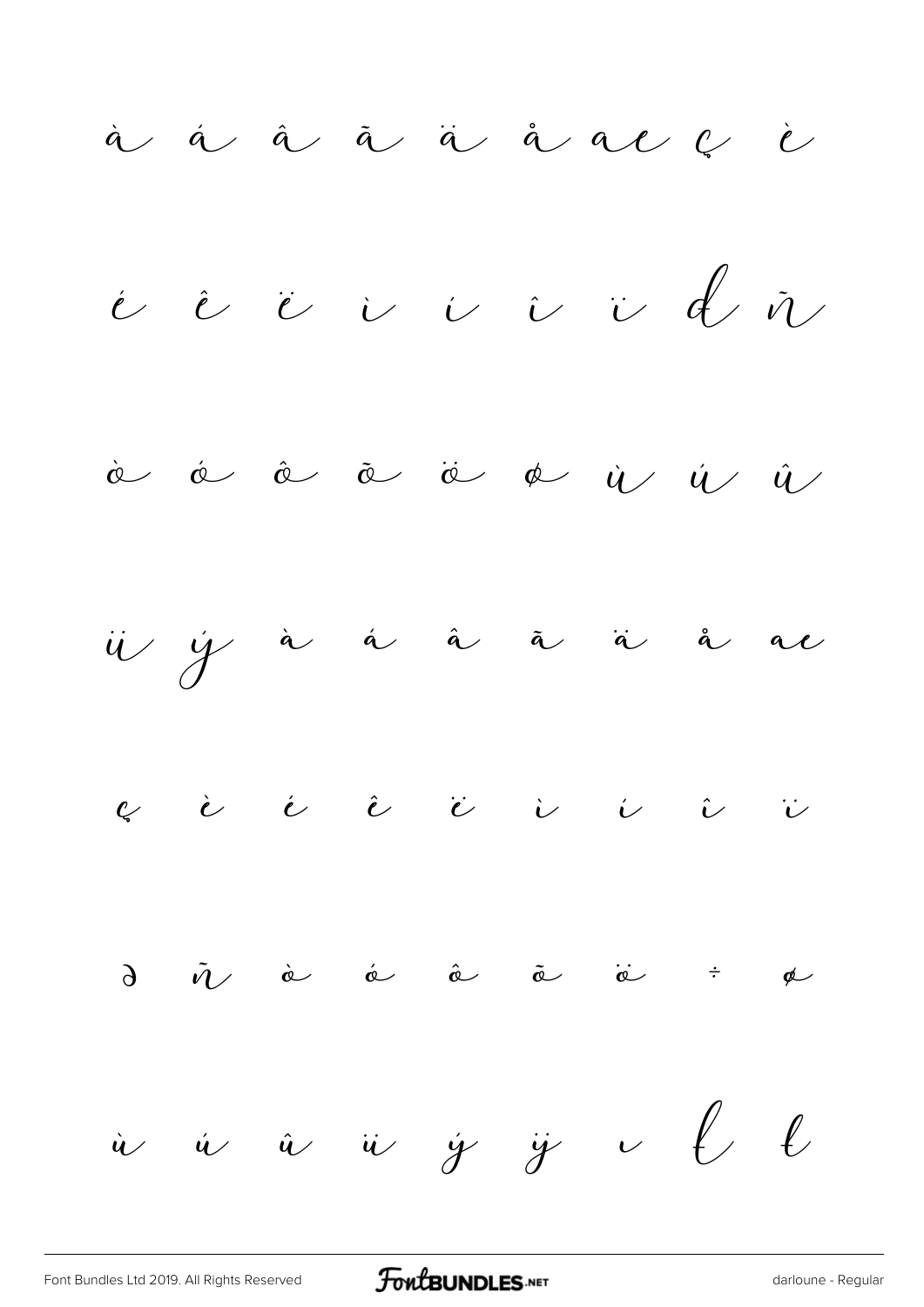acac j i y j j k dook ghvirjeb more pp obstru vous y g b cd ef glavight a